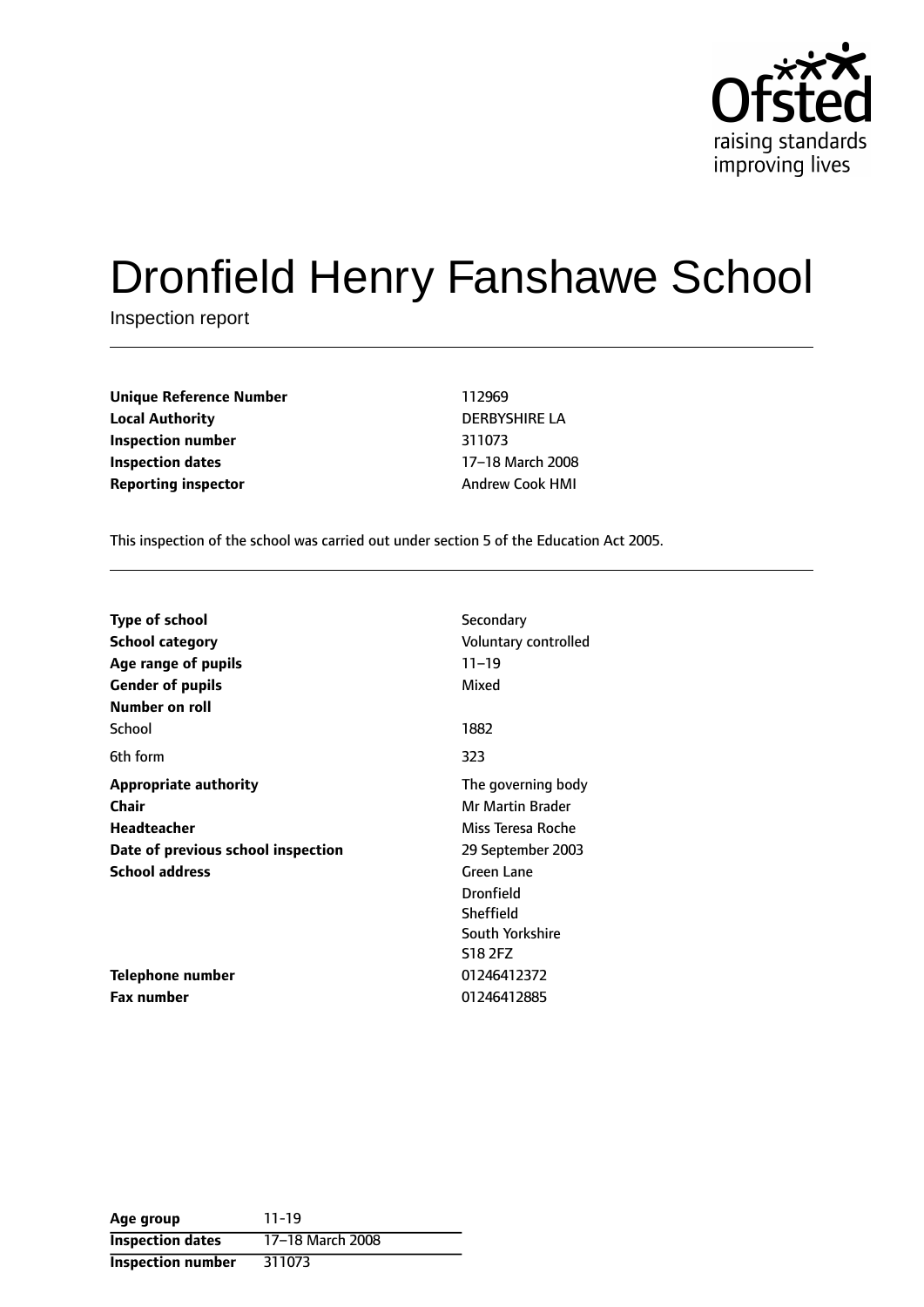.

© Crown copyright 2008

#### Website: www.ofsted.gov.uk

This document may be reproduced in whole or in part for non-commercial educational purposes, provided that the information quoted is reproduced without adaptation and the source and date of publication are stated.

Further copies of this report are obtainable from the school. Under the Education Act 2005, the school must provide a copy of this report free of charge to certain categories of people. A charge not exceeding the full cost of reproduction may be made for any other copies supplied.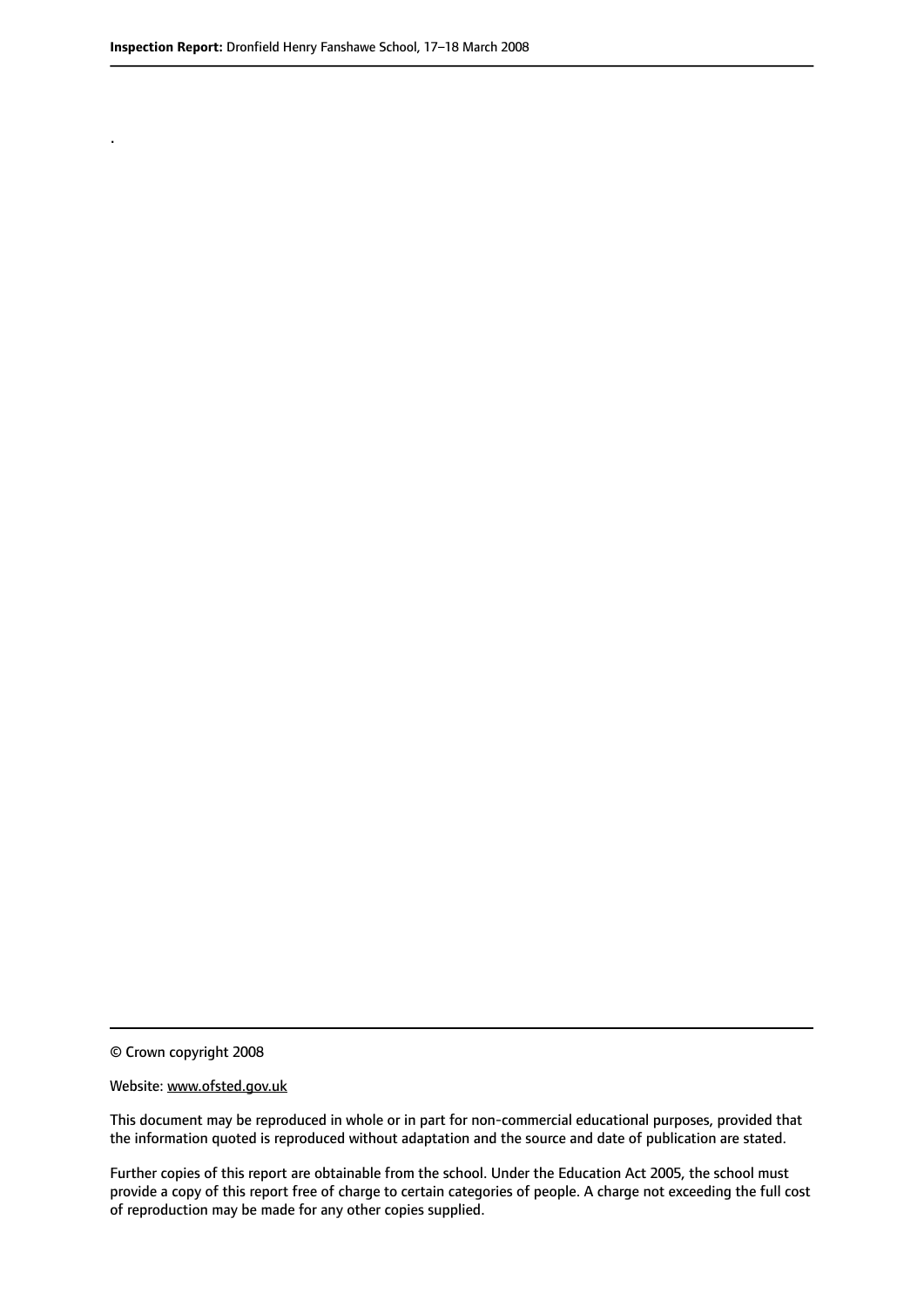# **Introduction**

The inspection was carried out by one of Her Majesty's Inspectors and four Additional Inspectors.

## **Description of the school**

The school is much larger than average. The proportion of students eligible for free school meals is much lower than the national average. There is a much lower than average proportion of students from minority ethnic groups and less than 1% whose first language is not English. The proportion of students with learning difficulties is below average but the school has recently reviewed this and reports that this figure is now moving towards the national average.

The school was redesignated as a specialist Technology College.

## **Key for inspection grades**

| Outstanding  |
|--------------|
| Good         |
| Satisfactory |
| Inadequate   |
|              |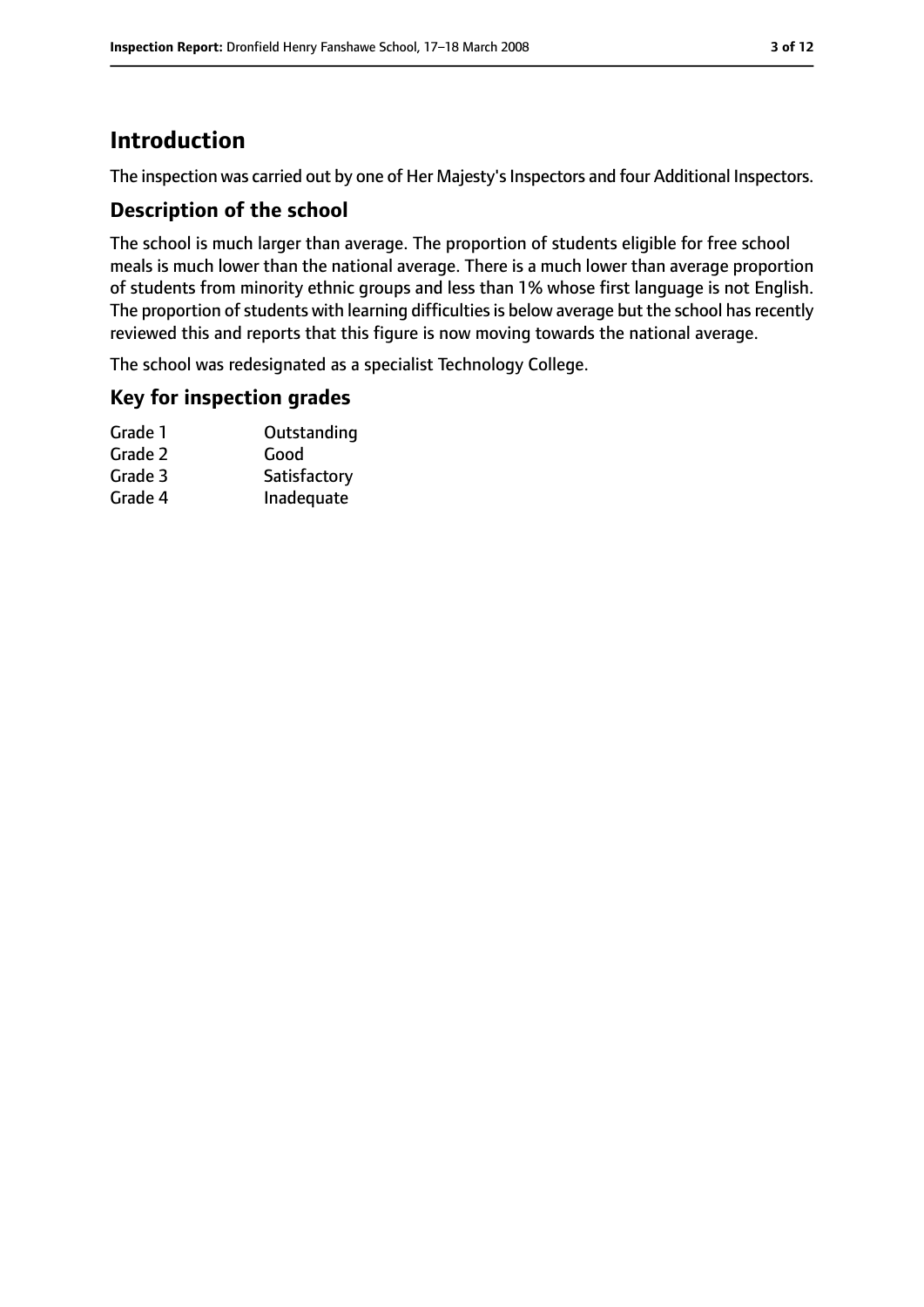# **Overall effectiveness of the school**

#### **Grade: 3**

This is a school where students make satisfactory progress. Most students who join the school in Year 7 have previously achieved above average standards and they maintain similar standards when they take tests and exams in Year 9 and Year 11.

Teaching is satisfactory. Although there are a number of good lessons taught, the proportion is not enough to ensure students make better than satisfactory progress. In some of the best lessons, teaching motivates students and keeps challenging them to take on new learning. In a significant number of lessons, teaching lacks rigour and lessons fail to ensure that all students get work that is closely matched to their different abilities. The school is successfully improving teaching. Key priorities are to ensure students with learning difficulties and the most able make better progress. There is some evidence that teachers are beginning to make good use of assessment data to set targets for students and identify those who are not making sufficient progress. However, use of assessment data and the quality of academic guidance students receive is inconsistent. An example of inconsistency can be seen in the way that students' work is marked from detailed comments linked to national curriculum levels to no comment or correction.

The level of care students receive is good. Students' personal development is good. They enjoy school and their good behaviour and attitudes are often the reason why they work well in lessons. Attendance is good. Staff deal with any bullying and racism. Students' moral, social and spiritual development is good. Opportunities to appreciate and learn from different cultures only take place in some subjects and therefore students' cultural development is no better than satisfactory. Students adopt healthy lifestyles. They are well prepared to take on further education or move on to employment.

The curriculum is satisfactory and enriched by a good range of extra-curricular clubs and activities. The curriculum is developing. For example, good work has started to broaden the choice for students who want to follow vocational study courses. The school has made impressive strides in information and communication technology (ICT) through development of the school's website. This also provides the wider public with details of local study opportunities.

Leadership and management are satisfactory. The headteacher provides good leadership supported effectively by the senior leadership group. Over the past two years, the senior leadership group has realised that the effectiveness of the school must be judged on how much progress students make and they have effectively put all of their energy into making this point. The quality of other leaders in the school varies and when taking into account the measure of student progress some have very limited effectiveness. Governors support the drive of the headteacher to focus on achievement. Because they now receive more information about how well the school is doing, they are able to ask pertinent questions.

## **Effectiveness of the sixth form**

#### **Grade: 3**

The sixth form provides a satisfactory standard of education for its students. Overall standards are average at A level and AS level GCE and are rising, especially for higher attaining students. Achievement is satisfactory overall and improving. Students have positive attitudes and enjoy their studies and their personal development and well-being is good. Teaching is satisfactory. Students find most lessons interesting and challenging. However, occasionally students do not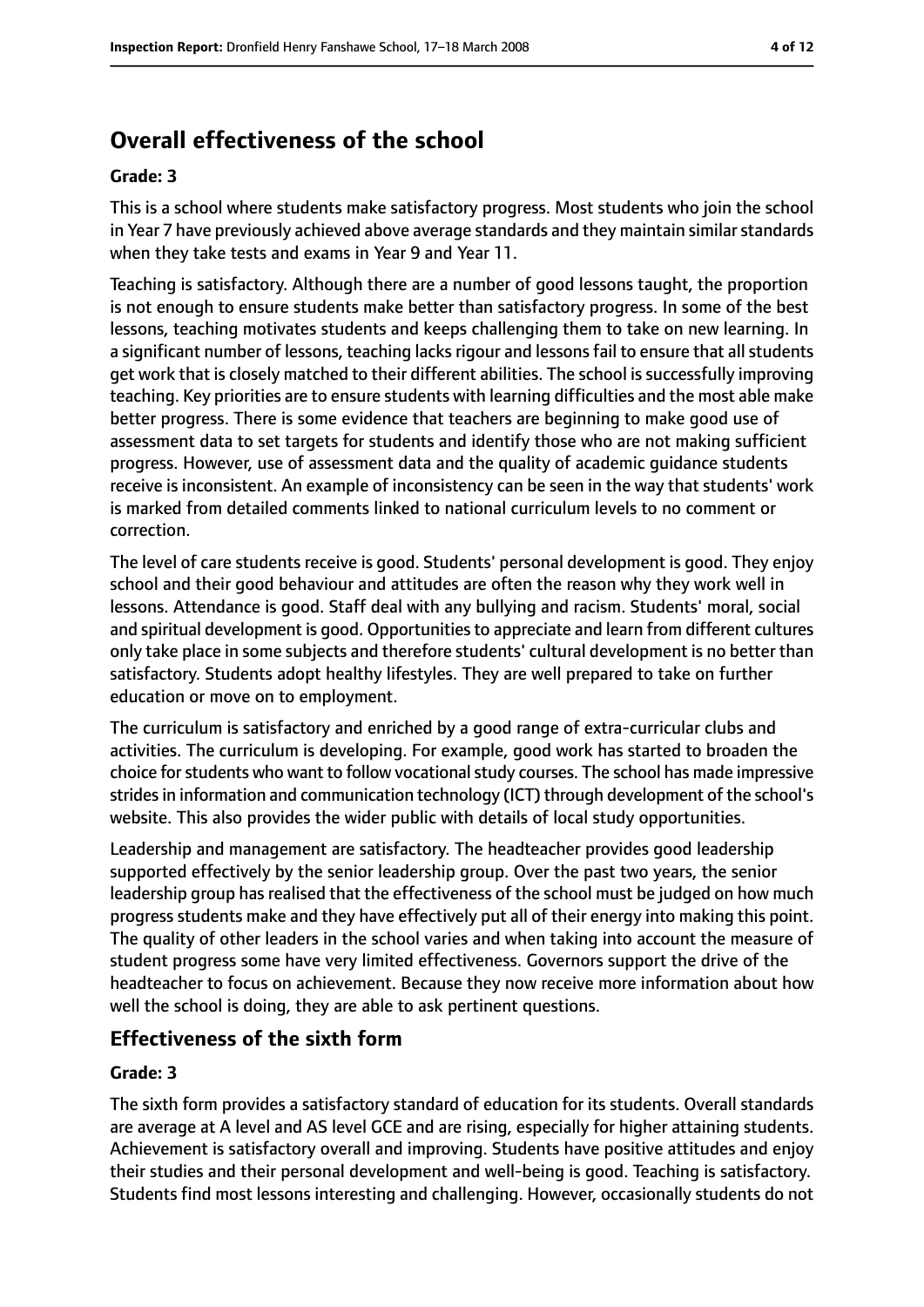have sufficient opportunity to actively participate in their learning and develop independent study skills. The satisfactory curriculum offers a good range of academic subjects but a more limited range of vocational subjects. Students feel very well cared for and report that their worries are quickly and effectively resolved by their tutors. Academic guidance is improving and many students now receive clear advice from their teachers on how to improve their work to reach their challenging targets. However, this is not yet consistent practice across all subjects and care, guidance and support is satisfactory overall. Students report that they occasionally find private study difficult because the available computers are too slow and the accommodation overcrowded. Leadership and management are satisfactory overall. The school has effective measures to regularly check students' achievement and to remedy slow progress. This is leading to improvements in standards and achievement. However, the responsibility for standards in teaching and learning isshared amongst middle leaders and not enough is being done to ensure a consistent approach or level of effectiveness.

## **What the school should do to improve further**

- Increase the pace and challenge of teaching so that it meets the needs of students with different abilities.
- Build on emerging good practice to use assessment data robustly to identify where students are not making good progress.
- Provide all students with academic quidance to show them how they can make better progress.
- Improve the consistency and effectiveness of middle leadership.

# **Achievement and standards**

#### **Grade: 3**

#### **Grade for sixth form: 3**

Students make satisfactory progress in the main school. In 2007, although Year 9 standards were above average they were much closer to the national average than results had been since 2003.

The proportion of students gaining five or more GCSE grades A\*- C has fallen over the last three years but remains above the national average. Standardsin art and design and geography were below average. A number of students with learning difficulties and some of the most able had not made satisfactory progress by the time they took their GCSE exams in 2007. The school has taken action to address underachievement and, although there is some way to go, better provision for students with learning difficulties and/or disabilities and the most able students is improving their progress.

The school has failed to meet some of its specialist college academic targets. Standards in technology overall dropped in 2007. The school has made some progress towards meeting its specialist curriculum goals for 11 to 16 year olds but has had less success in meeting those in the sixth form. For example, in mathematics the school has met its target for early GCSE entry but has not increased its uptake in physics or provided vocational courses in technology in the sixth form.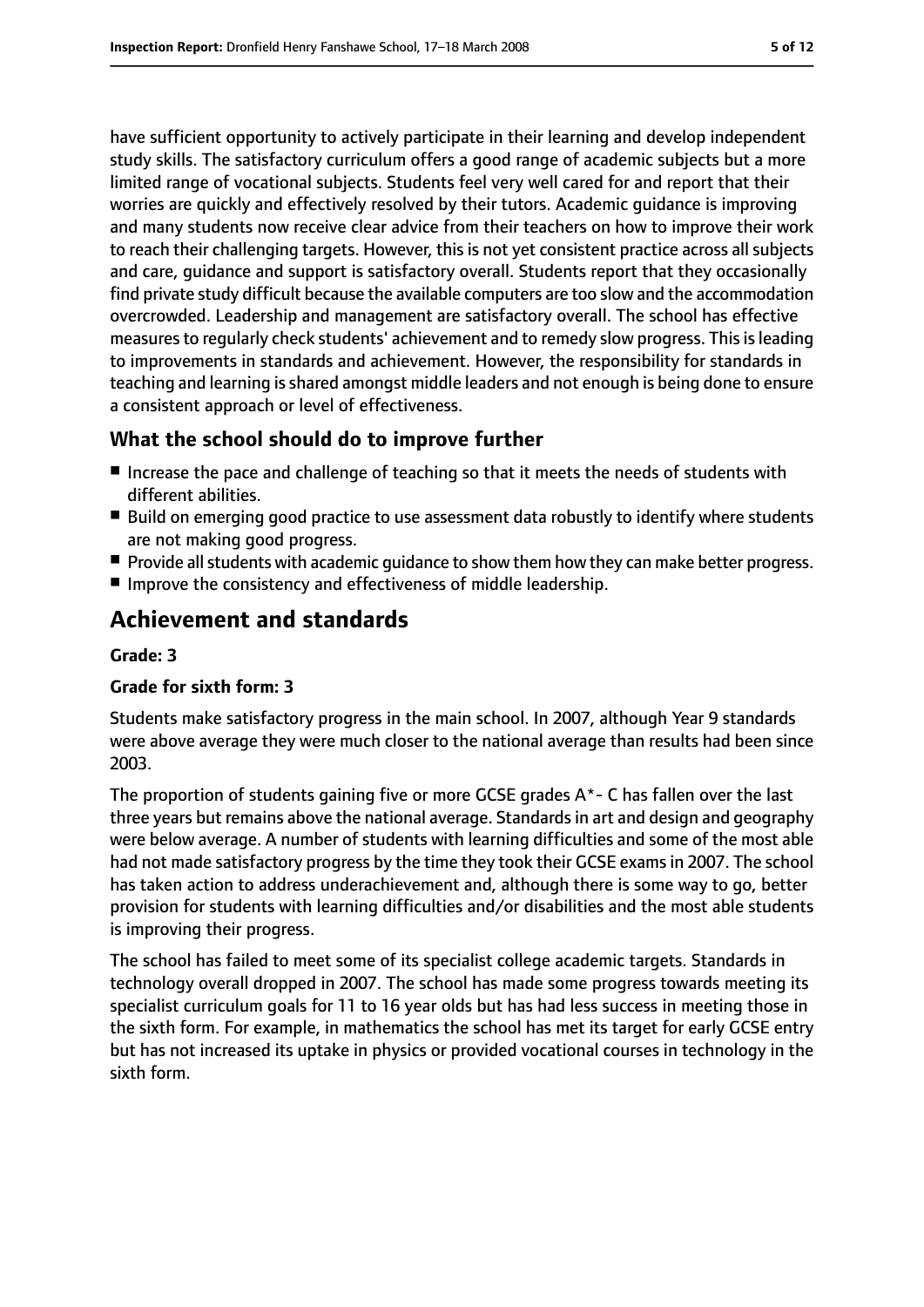# **Personal development and well-being**

#### **Grade: 2**

#### **Grade for sixth form: 2**

The spiritual, moral and social development of students is good and well developed through the school's personal social education (PSE) programme, assemblies, and activities in sports and arts. Behaviour around the school is good. Students move good-naturedly around the crowded site but the lack of outdoor space prevents younger students from 'letting off steam'. Students say that occasional incidents of bullying are dealt with effectively. A well-planned PSE programme contributes to students' knowledge of healthy lifestyles and students enjoy eating in the attractive dining rooms. Many students take part in a wide range of after-school sports. The School Council, which participates in a range of decision-making activities, helps students develop an understanding of responsible citizenship. The curriculum, work experience and modules on personal finance and work-related learning contribute to students' preparation for their future economic well-being and enable students to leave with an impressive 'record of achievement' document. Students say that they enjoy school and, as a result, levels of attendance are above the national average and recently have notably improved for Year 11 and sixth form students. Although students have many opportunities for contributing to the wider community, they would benefit from further opportunities to develop their responsibilities within the school and the local community.

# **Quality of provision**

## **Teaching and learning**

#### **Grade: 3**

#### **Grade for sixth form: 3**

The quality of teaching and learning are satisfactory. The school has focused upon various developments in teaching and learning over the last two years, which are beginning to bear fruit. Good lessons are characterised by positive relations between students and adults, appropriate levels of challenge and varied activities that promote interest and engagement. Good questioning by teachers pushes students to explain their learning and ideas. Students work hard in these lessons and many reach good standards in tests and examinations. Learning in the majority of cases across the school is, however, satisfactory. Pace and challenge is variable, there is not always a correct match of tasks to students' needs and lower expectations lead to uninspiring teaching. Planning does not always identify clear learning objectives and there is insufficient recapping of what has been covered to convince students that they have achieved them. As a result, students' attention wanders and progress suffers. Marking and feedback are insufficiently developed across the school so that students do not always know how well they are progressing or what they have to do to reach their targets.

## **Curriculum and other activities**

#### **Grade: 3**

#### **Grade for sixth form: 3**

The curriculum is satisfactory with some good features. It is broad, balanced and the Specialist Status hassome impact upon provision in design and technology and ICT. Statutory requirements are in place and changes to the Key Stage 4 physical education curriculum next year are planned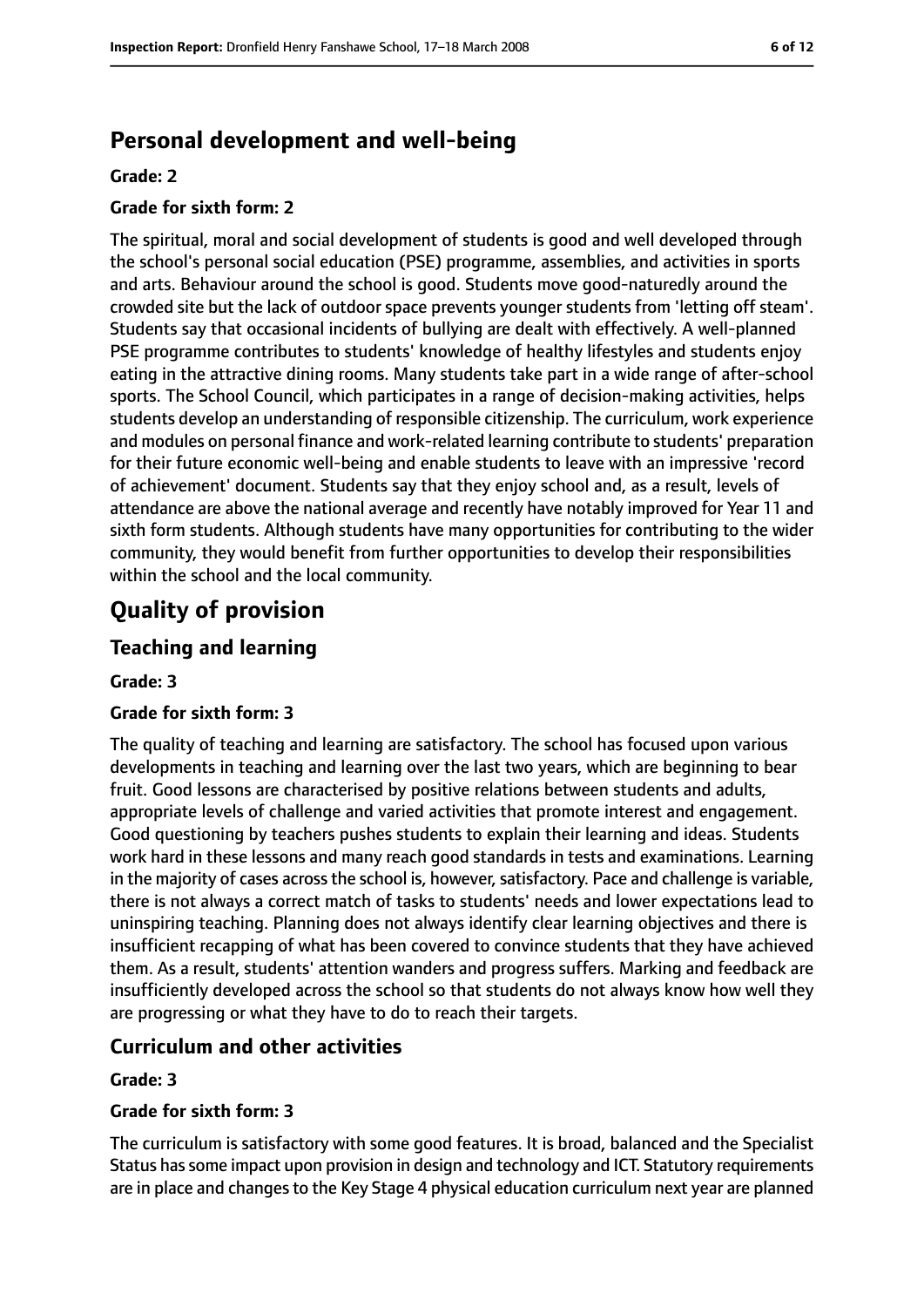to meet recommendations. Work has been undertaken to develop basic skills in literacy and numeracy and the personal, social, health and citizenship programme contributes to students' economic well being. Subject departments are beginning to plan more effectively to meet the needs of all students. Good developments within the 14-16 curriculum are being made and these initiatives have begun to bring a clearer vocational focus. They involve working with local colleges and employers and bring greater choice for students. Progression routes within and beyond the school are clear and well established. There is an extensive programme of extra curricular provision, including visits, which, together with the good use of ICT as a learning tool, contribute well to students' personal development and well-being.

## **Care, guidance and support**

#### **Grade: 3**

#### **Grade for sixth form: 3**

Good procedures ensure students' health, welfare and safety both in school and when students are on work placements. Arrangements for safeguarding of students are robust and regularly reviewed. The school works well with agencies to support the students' pastoral welfare. Care for vulnerable students and those who have been excluded is a strength of the school.

Provision for students with learning difficulties is good where there is specialist support. However, elsewhere in the school it is satisfactory overall. Good practice in planning work to meet the needs of both lower and potential higher attaining students is not being applied consistently by all teachers. Year 11 students at high risk of not meeting their target grades are individually supported by staff although this strategy last year was not effective for almost a quarter of students involved. There is emerging practice in giving students sufficient academic guidance to make better progress, which is following the good practice in some subjects and year groups. Year leaders are not yet consistently using robust assessment data systems to identify students who would benefit from help to make better progress early in their school career. Students are guided well in choosing subjects to study from age 14 onwards and in planning their future post-16. Transition from primary school is managed well, as there is effective liaison between the schools.

# **Leadership and management**

#### **Grade: 3**

#### **Grade for sixth form: 3**

The school evaluates leadership and management as good but the variation in quality makes it satisfactory. Since joining the school, the good leadership of the headteacher has refocused the school on the progress students make rather than assuming that the standards they reach indicate they have done as well as they could have. Recent good appointments to the senior leadership group have ensured that there is extra capacity in the school to improve provision. Work in the sixth form and the coordination of how the school checks students' progress are just some of the ongoing work that demonstrates the senior leadership group are working effectively with the headteacher. The school's capacity to improve further is satisfactory.

There is significant variation in the quality of Heads of Faculty. They have all had to adjust their focus so that their effectiveness is judged by the amount of progress students make in the subjects they lead. Heads of Faculty monitor and evaluate teaching and learning although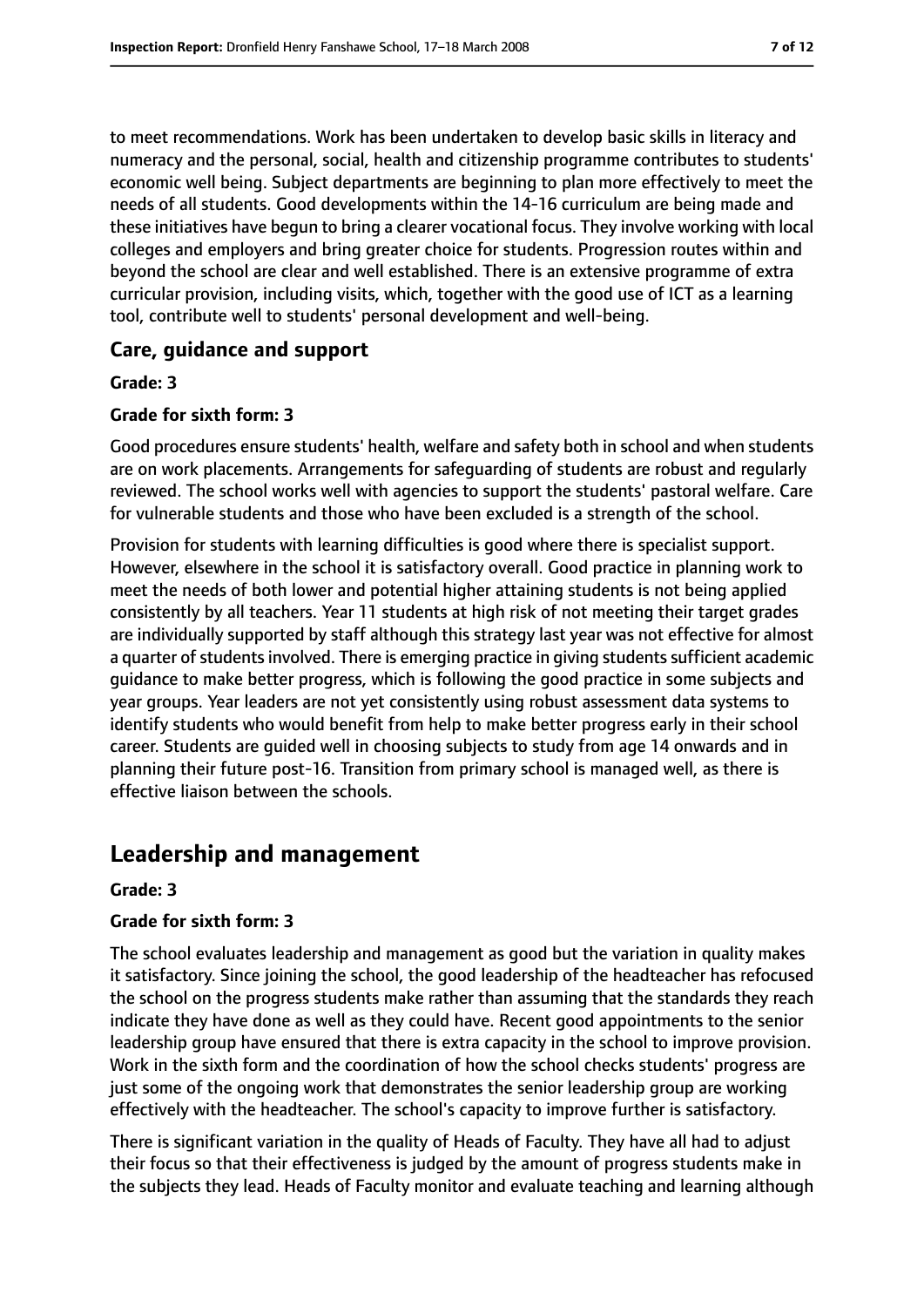practice varies across each department and in some cases it is not robust. In science, it is particularly weak and there is little to show how analysis of assessment data has been used to identify the reasons for less effective teaching. Effective systems are in place for faculty improvement plans to contribute to the school's overall improvement plan. The quality of such plans is inconsistent and often targets do not precisely indicate by how much provision needs to improve to indicate acceptable progress.

Since the beginning of this academic year, the school has changed the job description of year leaders to be more focused on the academic achievement of students. This is a new role and evidence that this role is effectively driving up standards is very patchy because the school has not made clear judgements about the proportion of students making different amounts of progress.

The governors recognise the schools emphasis on students' progress. They receive accurate information and because of this know about the inconsistent quality of leadership and management. Governors have a good working relationship with the headteacher.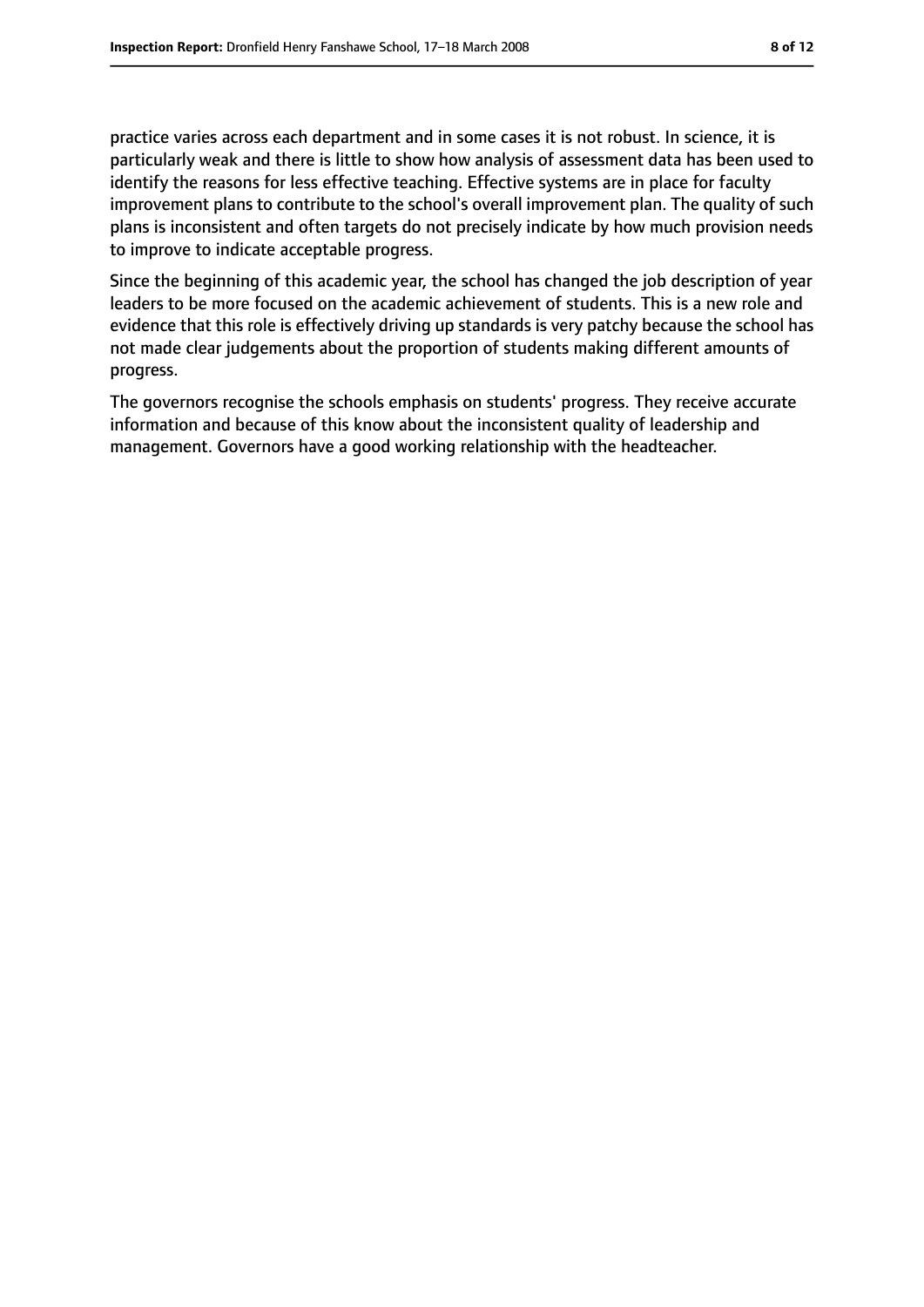**Any complaints about the inspection or the report should be made following the procedures set out in the guidance 'Complaints about school inspection', which is available from Ofsted's website: www.ofsted.gov.uk.**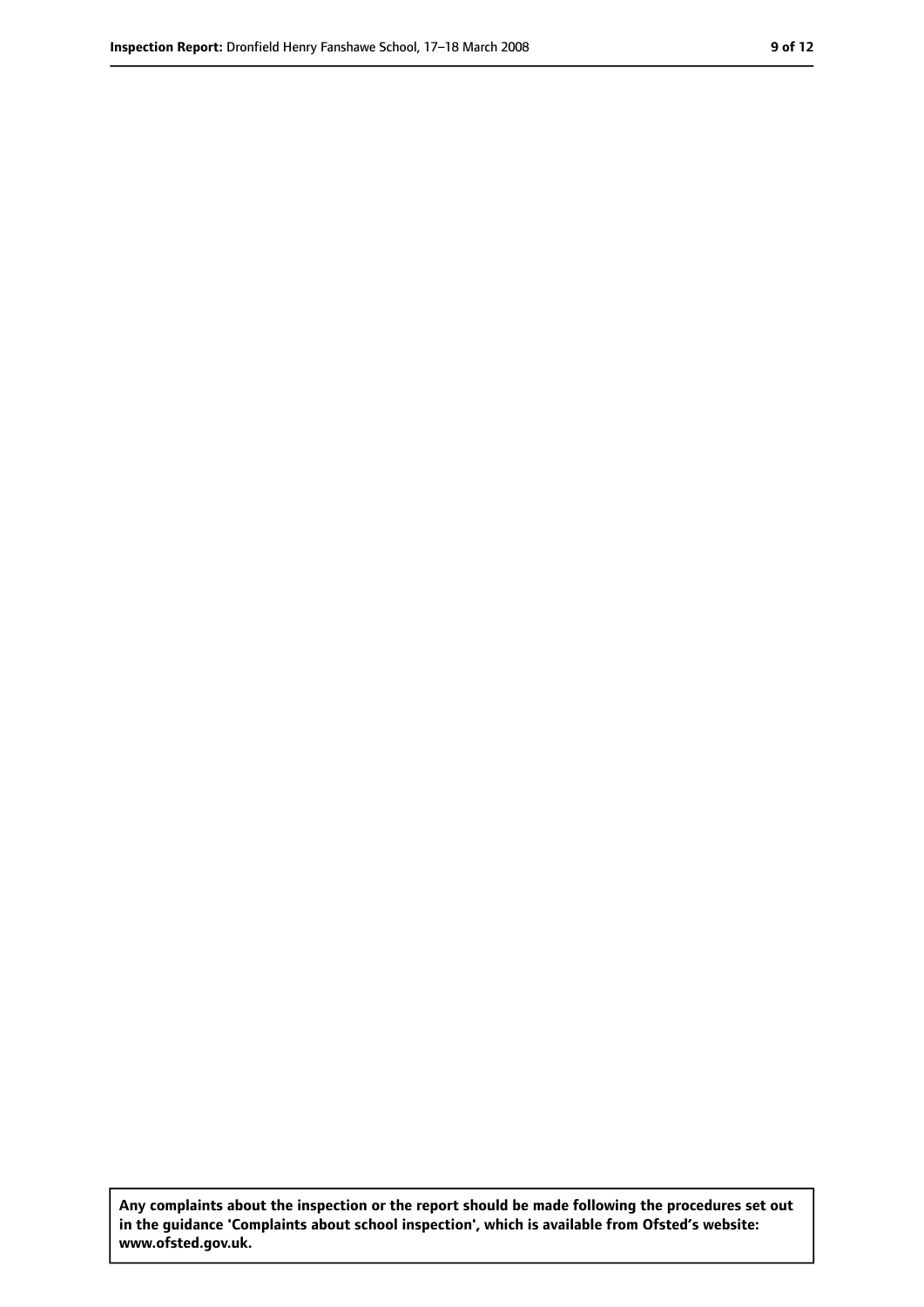#### **Annex A**

# **Inspection judgements**

| Key to judgements: grade 1 is outstanding, grade 2 good, grade 3 | School         | $16-19$ |
|------------------------------------------------------------------|----------------|---------|
| satisfactory, and grade 4 inadequate                             | <b>Overall</b> |         |

## **Overall effectiveness**

| How effective, efficient and inclusive is the provision of<br>education, integrated care and any extended services in meeting<br>the needs of learners? |     |     |
|---------------------------------------------------------------------------------------------------------------------------------------------------------|-----|-----|
| Effective steps have been taken to promote improvement since<br>the last inspection                                                                     | Yes | Yes |
| How well does the school work in partnership with others to<br>promote learners' well-being?                                                            |     |     |
| The capacity to make any necessary improvements                                                                                                         |     |     |

## **Achievement and standards**

| How well do learners achieve?                                                                               |  |
|-------------------------------------------------------------------------------------------------------------|--|
| The standards <sup>1</sup> reached by learners                                                              |  |
| How well learners make progress, taking account of any significant<br>variations between groups of learners |  |
| How well learners with learning difficulties and disabilities make<br>progress                              |  |

# **Personal development and well-being**

| How good is the overall personal development and<br>well-being of the learners?                                  |  |
|------------------------------------------------------------------------------------------------------------------|--|
| The extent of learners' spiritual, moral, social and cultural<br>development                                     |  |
| The extent to which learners adopt healthy lifestyles                                                            |  |
| The extent to which learners adopt safe practices                                                                |  |
| How well learners enjoy their education                                                                          |  |
| The attendance of learners                                                                                       |  |
| The behaviour of learners                                                                                        |  |
| The extent to which learners make a positive contribution to<br>the community                                    |  |
| How well learners develop workplace and other skills that will<br>contribute to their future economic well-being |  |

# **The quality of provision**

| How effective are teaching and learning in meeting the<br>full range of the learners' needs?          |    |
|-------------------------------------------------------------------------------------------------------|----|
| How well do the curriculum and other activities meet the<br>range of needs and interests of learners? | ્ર |
| How well are learners cared for, guided and supported?                                                |    |

 $^1$  Grade 1 - Exceptionally and consistently high; Grade 2 - Generally above average with none significantly below average; Grade 3 - Broadly average to below average; Grade 4 - Exceptionally low.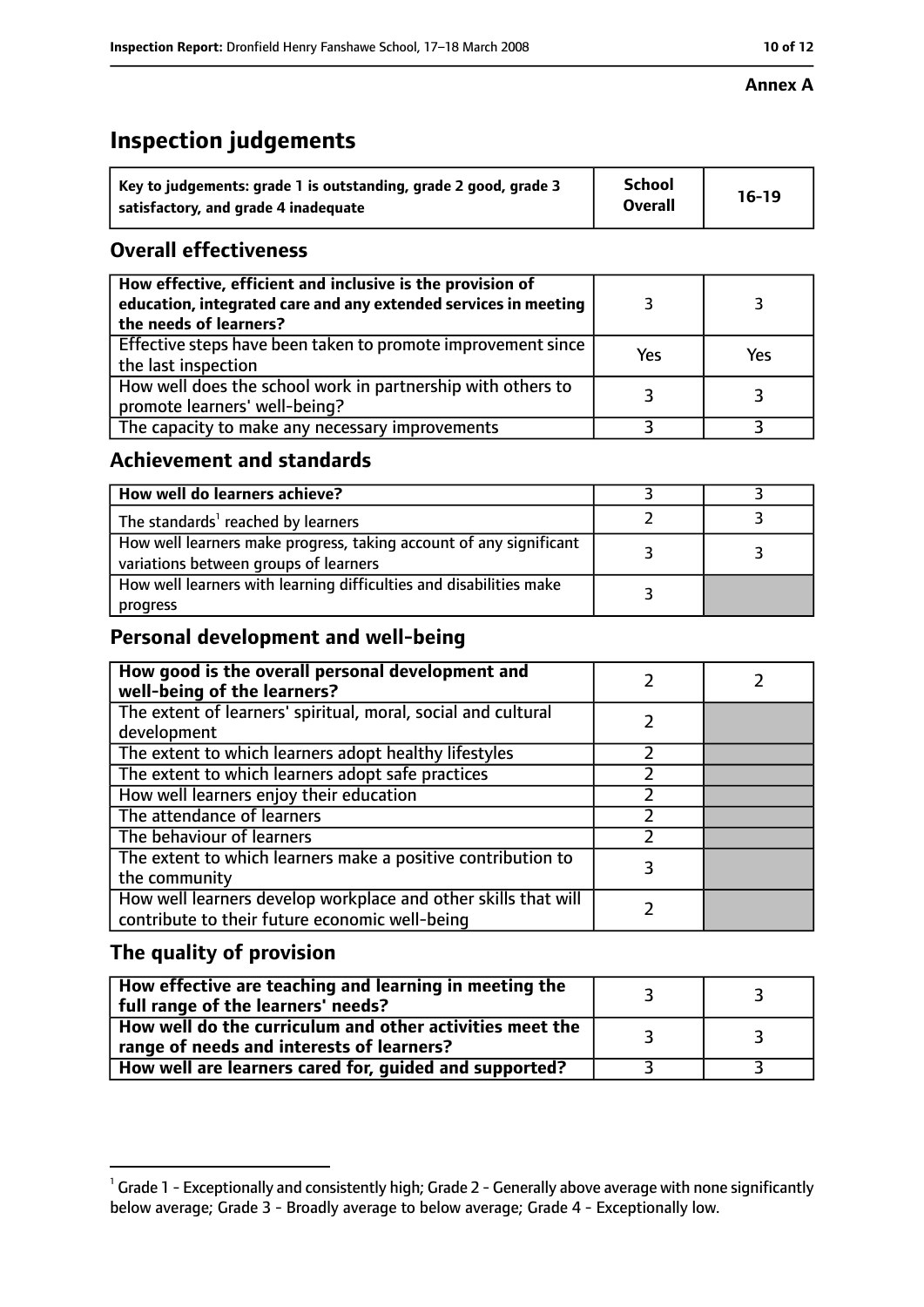#### **Annex A**

# **Leadership and management**

| How effective are leadership and management in raising<br>achievement and supporting all learners?                                                 | 3         | 3          |
|----------------------------------------------------------------------------------------------------------------------------------------------------|-----------|------------|
| How effectively leaders and managers at all levels set clear<br>direction leading to improvement and promote high quality of<br>care and education | 3         |            |
| How effectively leaders and managers use challenging targets<br>to raise standards                                                                 | 3         |            |
| The effectiveness of the school's self-evaluation                                                                                                  | 3         | 3          |
| How well equality of opportunity is promoted and discrimination<br>tackled so that all learners achieve as well as they can                        | 3         |            |
| How effectively and efficiently resources, including staff, are<br>deployed to achieve value for money                                             | 3         |            |
| The extent to which governors and other supervisory boards<br>discharge their responsibilities                                                     | 3         |            |
| Do procedures for safeguarding learners meet current<br>qovernment requirements?                                                                   | Yes       | <b>Yes</b> |
| Does this school require special measures?                                                                                                         | No        |            |
| Does this school require a notice to improve?                                                                                                      | <b>No</b> |            |